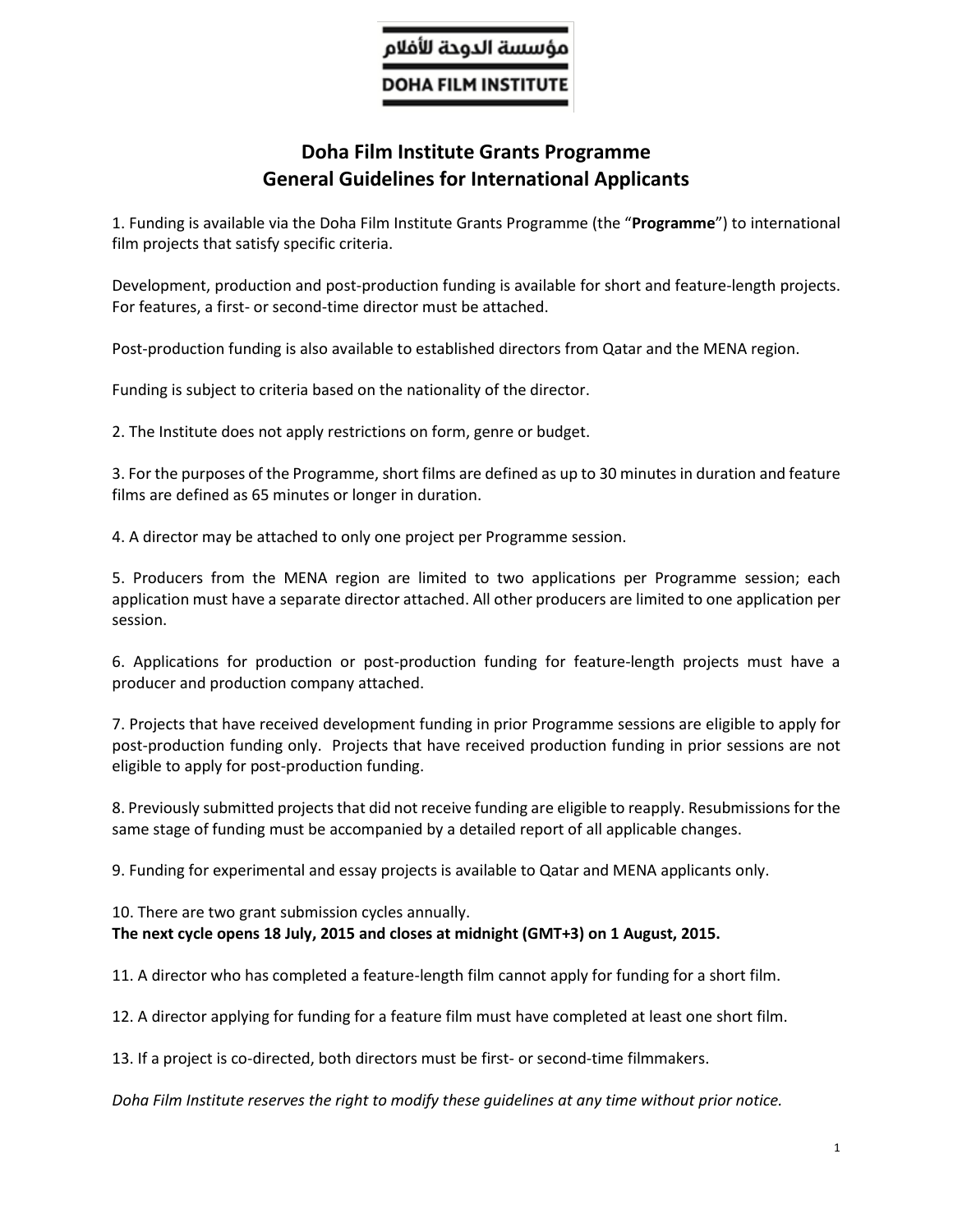# مؤسسة الدودة للأفلام

**DOHA FILM INSTITUTE** 

## **Eligibility per country or region**

| FUNDING FOR EXPERIMENTAL AND ESSAY PROJECTS IS AVAILABLE TO OATAR AND MENA APPLICANTS ONLY |                 |                        |                 |                     |                        |  |                            |  |
|--------------------------------------------------------------------------------------------|-----------------|------------------------|-----------------|---------------------|------------------------|--|----------------------------|--|
|                                                                                            |                 |                        |                 |                     |                        |  |                            |  |
| <b>SHORTS</b>                                                                              |                 |                        | <b>FEATURES</b> |                     |                        |  |                            |  |
|                                                                                            |                 | Development Production |                 | Post-<br>Production | Development Production |  | Post-<br><b>Production</b> |  |
| FIRST &                                                                                    | QATAR           |                        |                 |                     |                        |  |                            |  |
| <b>SECOND TIME</b>                                                                         | <b>MENA</b>     |                        |                 |                     |                        |  |                            |  |
| <b>DIRECTORS</b>                                                                           | <b>NON MENA</b> |                        |                 |                     |                        |  |                            |  |
| <b>ESTABLISHED MENA</b><br>(INCLUDING QATAR)                                               |                 |                        |                 |                     |                        |  |                            |  |

## **Funding Consideration Stages**

Eligible projects are considered for funding in two stages:

**Stage 1**: The artistic material and the director's previous work(s) are reviewed. DFI will notify applicants **within two months** of the submission deadline informing them whether their project has been shortlisted or not.

**Stage 2:** Further financial and marketing material must be submitted to DFI **within one week** of notification of inclusion on the shortlist, and the Programme Jury will thereafter carefully evaluate shortlisted projects. Final decisions will be announced **within two months** of the commencement of this evaluation process.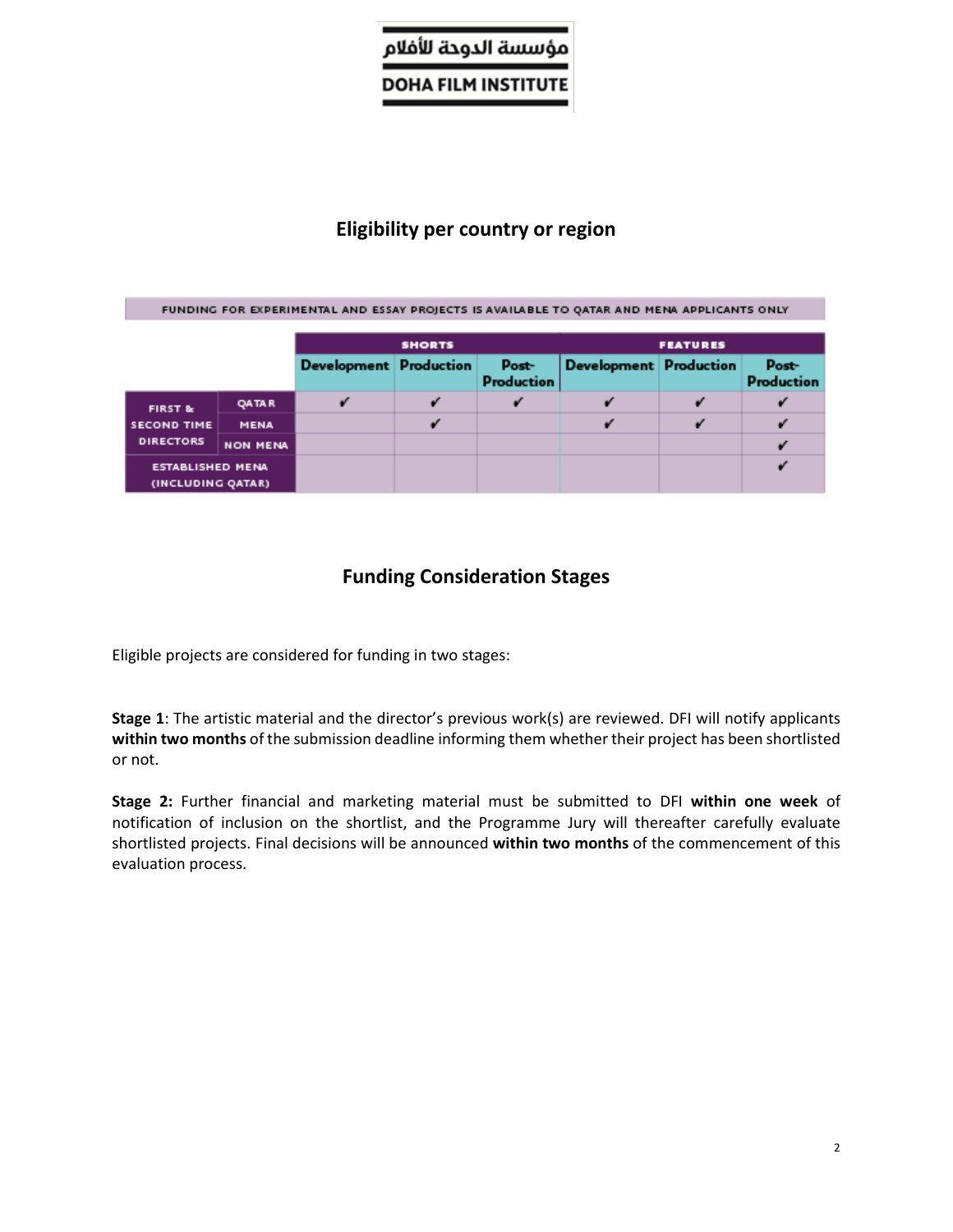# مؤسسة الدوحة للأفلام

**DOHA FILM INSTITUTE** 

# **Submission Requirements**

| <b>FEATURE FILMS</b>       |                                                     |                            |                   |                            |  |
|----------------------------|-----------------------------------------------------|----------------------------|-------------------|----------------------------|--|
| <b>MANDATORY MATERIALS</b> |                                                     | <b>STAGE OF PRODUCTION</b> |                   |                            |  |
|                            |                                                     | Development                | <b>Production</b> | Post-<br><b>Production</b> |  |
| <b>STAGE 1</b>             | Logline (up to two sentences)                       | v                          | v                 | v                          |  |
|                            | Synopsis (up to 200 words)                          | v                          | v                 | v                          |  |
|                            | Treatment (up to 10 pages) and/or draft script      | v                          | v                 | v                          |  |
|                            | Draft Script (if fiction)                           | if available               | n/a               | n/a                        |  |
|                            | Final Script (if fiction)                           | n/a                        | v                 | v                          |  |
|                            | Director's letter of intention and visual treatment | v                          | v                 | v                          |  |
|                            | Director's biography (up to 100 words)              | v                          | v                 | v                          |  |
|                            | Producer's biography (up to 100 words)              | if available               | v                 | v                          |  |
|                            | Estimated total budget (in USD)                     | if available               | v                 | v                          |  |
|                            | Link(s) to previous work                            | v                          | v                 | v                          |  |
|                            | 30 minutes minimum (Assembly or Rough Cut)          | n/a                        |                   | v                          |  |
|                            | Scan of director's passport                         | v                          | v                 | v                          |  |
| <b>STAGE 2</b>             | <b>Financial Plan</b>                               | if available               | v                 | v                          |  |
|                            | Detailed total budget (in USD)                      | if available               | v                 | v                          |  |
|                            | Production stills (3,000x2,000 pixels at 300 dpi)   | if available               | if available      |                            |  |
|                            | Production Company Profile                          | if available               | v                 | v                          |  |
|                            | Sales and Distribution Strategy                     | if available               | if available      | if available               |  |

| <b>SHORT FILMS</b> |                                                      |                            |              |                     |  |
|--------------------|------------------------------------------------------|----------------------------|--------------|---------------------|--|
|                    | <b>MANDATORY MATERIALS</b>                           | <b>STAGE OF PRODUCTION</b> |              |                     |  |
|                    |                                                      | <b>Development</b>         | Production   | Post-<br>Production |  |
| STAGE <sub>1</sub> | Logline (up to two sentences)                        | v                          | v            | v                   |  |
|                    | Synopsis (up to 200 words)                           | v                          | v            | v                   |  |
|                    | Treatment                                            | v                          | v            | v                   |  |
|                    | Draft Script (if fiction)                            | if available               | n/a          | n/a                 |  |
|                    | Final Script (if fiction)                            | n/a                        | v            | v                   |  |
|                    | Director's letter of intention and visual treatment. | v                          | v            | v                   |  |
|                    | Director's biography (up to 100 words)               | v                          | v            | v                   |  |
|                    | Producer's biography (up to 100 words)               | if available               | v            | v                   |  |
|                    | Estimated total budget (in USD)                      | if available               | v            | v                   |  |
|                    | Link(s) to previous work                             | if available               | if available | if available        |  |
|                    | Rough Cut or Assembly                                | n/a                        | n/a          | v                   |  |
|                    | Scan of director's passport                          | v                          | v            | v                   |  |
| <b>STAGE2</b>      | <b>Financial Plan</b>                                | if available               | v            | v                   |  |
|                    | Detailed total budget (in USD)                       | if available               | v            | v                   |  |
|                    | Production stills (3,000x2,000 pixels at 300 dpi)    | if available               | if available | v                   |  |
|                    | Production Company Profile                           | if available               | if available | if available        |  |